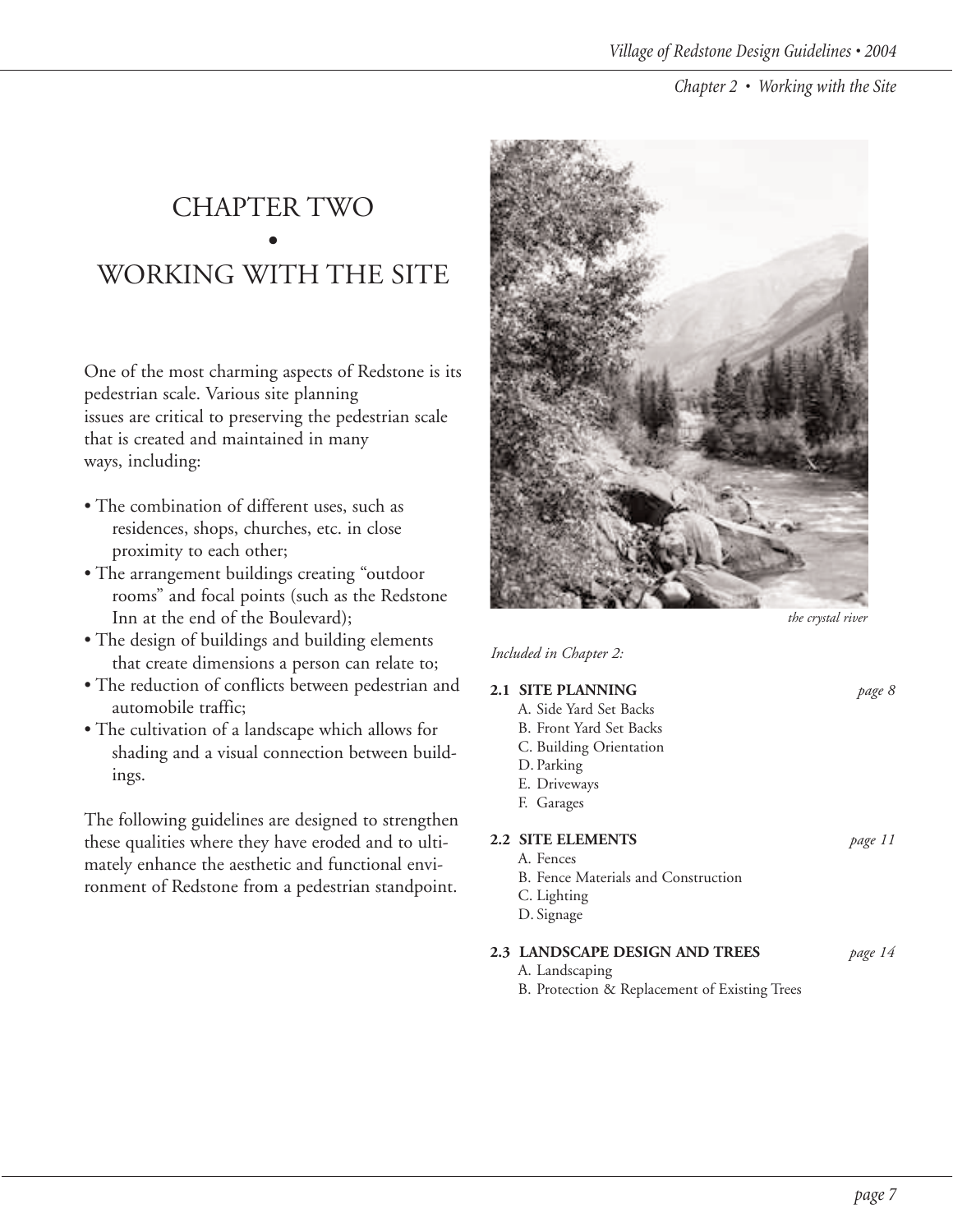## 2.1 SITE PLANNING

## **Principles:**

- The site plan should be designed to be consistent with the character of the historic fabric of the town.
- The traditional setbacks, the building orientation to the street, and the pedestrian scale of the Boulevard should be respected.
- The traditional organization of other areas of the village should be respected.



*view of redstone Boulevard circa 1910*

#### **Background:**

The village of Redstone consists of the Boulevard, the Hill, and the Castle with its supporting buildings. The Boulevard and the Hill were the site of a majority of the housing and services for the workers. The castle and its associated buildings were primarily the realm of Osgood and his family. The Boulevard is strictly confined in a linear pattern between the river to the west and a steep rise to the east. The distinctive Redstone Inn acts as a focal point at the south end of the Boulevard. Houses were historically arranged perpendicular to the street with simple lawns and front porches. Buildings had generous side yards and facades typically sharing a similar set back from the street. Front yard setback requirements, which were created after the development of Redstone, do not always coincide with the "facade line" that has actually been established. The Hill and the areas around the Castle were developed in a more random pattern, relative to the slope of the hill and the vistas available. This pattern reflects overriding hierarchy set by Osgood's social vision.

Garages and driveways were not part of the original town layout. The challenge facing Redstone today is how best to accommodate the automobile, while preserving historic character. RHPC's aim is to incorporate space for cars in a manner such that their visual impact is minimized. Parking requirements are based on the use of the site, as listed in the Pitkin County Land Use Code.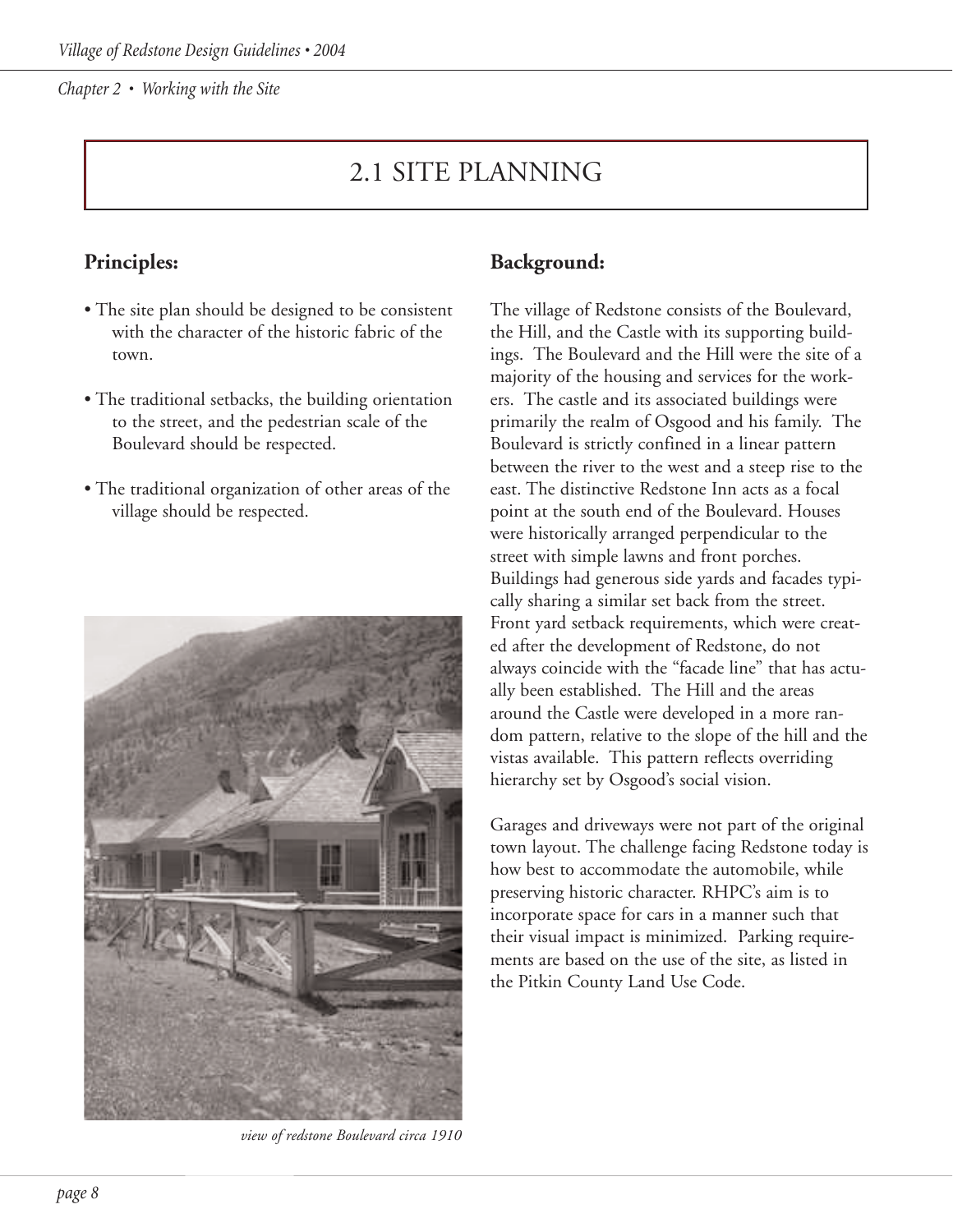## **Guidelines:**

#### **A. Side Yard Set Backs**

1. Examine the sideyard setback patterns established by adjacent lots and maintain the rhythm established by spacing between buildings. Refer to the Pitkin County Land Use Code for minimum setback requirements.

#### **B. Front Yard Set Backs**

- 1. For new construction, measure the front setback of the primary structures on the adjacent two lots on each side of the subject parcel. If at least 50% of the adjacent buildings (at least two buildings) are within 2 feet of a common setback line, the new development should also be within 2 feet of this line.
- 2. If at least 50% of the adjacent buildings (at least two buildings) are not within 2 feet of a common setback line, refer to the Pitkin County Land Use Code for minimum setback requirements.

*Mature trees should not be removed in order to meet this standard.*

## **C. Building Orientation on Redstone Boulevard**

- 1. Orient buildings perpendicular to the street.
- 2. Place the narrow end of the building facing the Boulevard, with the front entry located on that façade.



*orientation on the Boulevard*



*find and respect the common set back line established by adjacent buildings*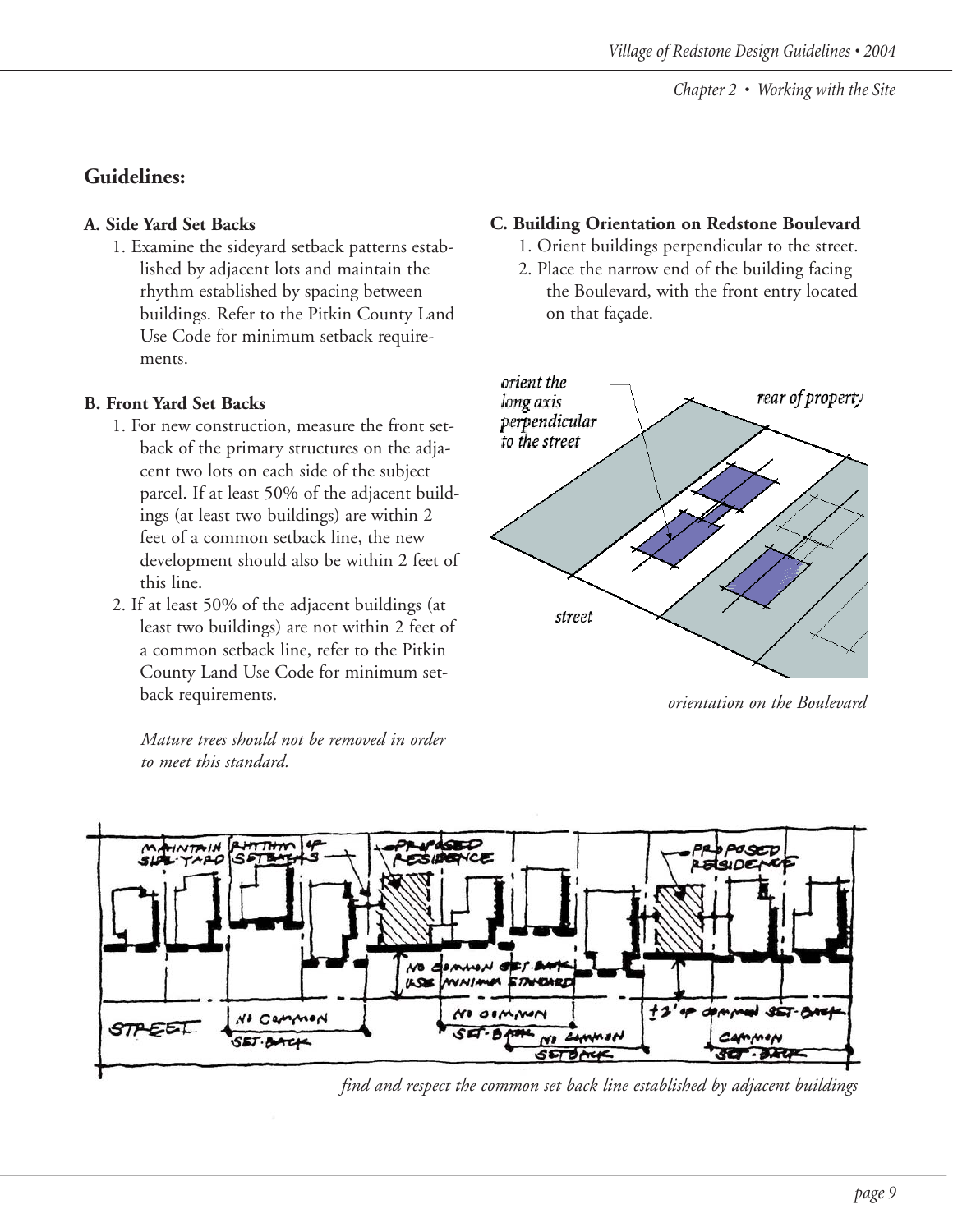#### **D. On Site Parking**

- 1. Use the Pitkin County Land Use Code to determine the requirements for commercial and residential parking.
- 2. Use the alley to access parking where possible.
- 3. Create parking for commercial activities at the rear or side of the building.
- 4. Accommodate the disabled by referring to the requirements of the ADA section of the International Building Code.
- 5. Other solutions may be considered for parking if they achieve the goals of the RHPC.
- 6. Any existing parking configurations that are in conflict with this guideline should not be expanded.



*a driveway off the Boulevard*



*access garage from main street*

#### **E. Driveways**

- 1. Create a driveway with a maximum of 14' of width. No more than one driveway cut will be allowed for each property.
- 2. Finish driveways and parking areas with a porous surface such as screened gravel.

#### **F. Garages**

- 1. Locate garages in accessory structures.
- 2. Use Section 4.3 for the design of accessory structures.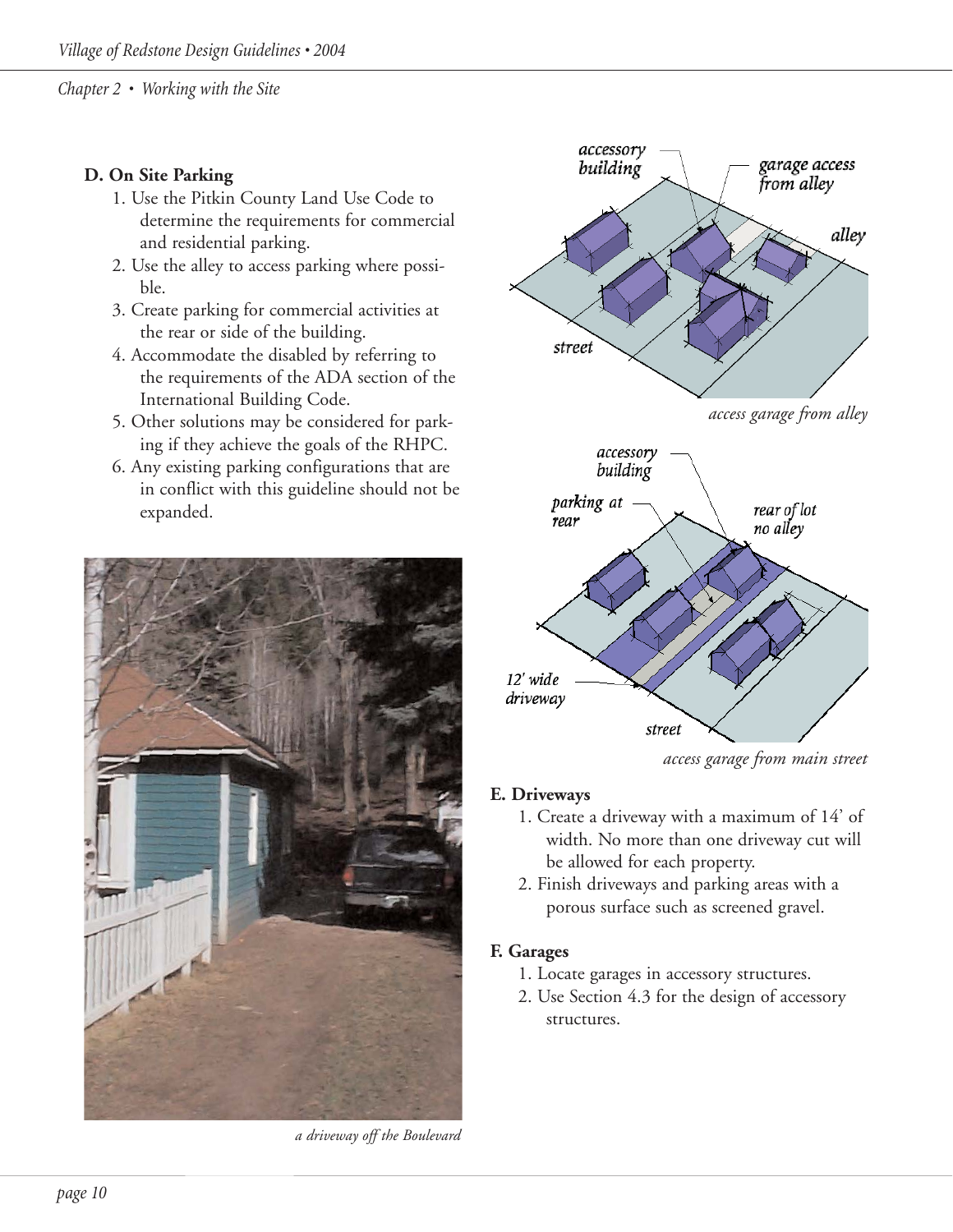# 2.2 SITE ELEMENTS

## **Principles:**

- The pedestrian character of the street should be preserved by limiting the impacts of the automobile on Redstone Boulevard.
- The linear pattern of the buildings on the Boulevard should be respected by preserving the historic layout of buildings and the broad yards of the historic landscape.
- The dark night sky should be preserved through the careful use of exterior lighting.



*lilacs on the Boulevard*

### **Background:**

Redstone Boulevard organizes the majority of the town site into a simple linear pattern of houses arranged perpendicular to the street with simple lawns and front porches. The Redstone Inn (the largest remaining historic structure on the Boulevard) terminates the south end of the Boulevard. The remainder of the historic town consists of houses scattered on the eastern hillside and the buildings that make up the Castle complex.

Originally the residential areas of the Boulevard were lined with low fences separating the yards from the street, without obscuring views to the house facades.

Although the electric light came to Redstone early in its history, extensive lighting has the potential to heavily impact the character of the historic town. The challenge for the town today is to accommodate lighting while limiting its impacts. Lighting should be designed for safety and focused downward to preserve the view of the night sky.

The original Boulevard featured only those businesses that were owned by Osgood and served his employees. The Boulevard today must support many diverse businesses to make Redstone an attractive destination for visitors and to support the local population. Signage creates a lively streetscape and is a desirable element in the landscape, provided that they are compatible with the character of the area.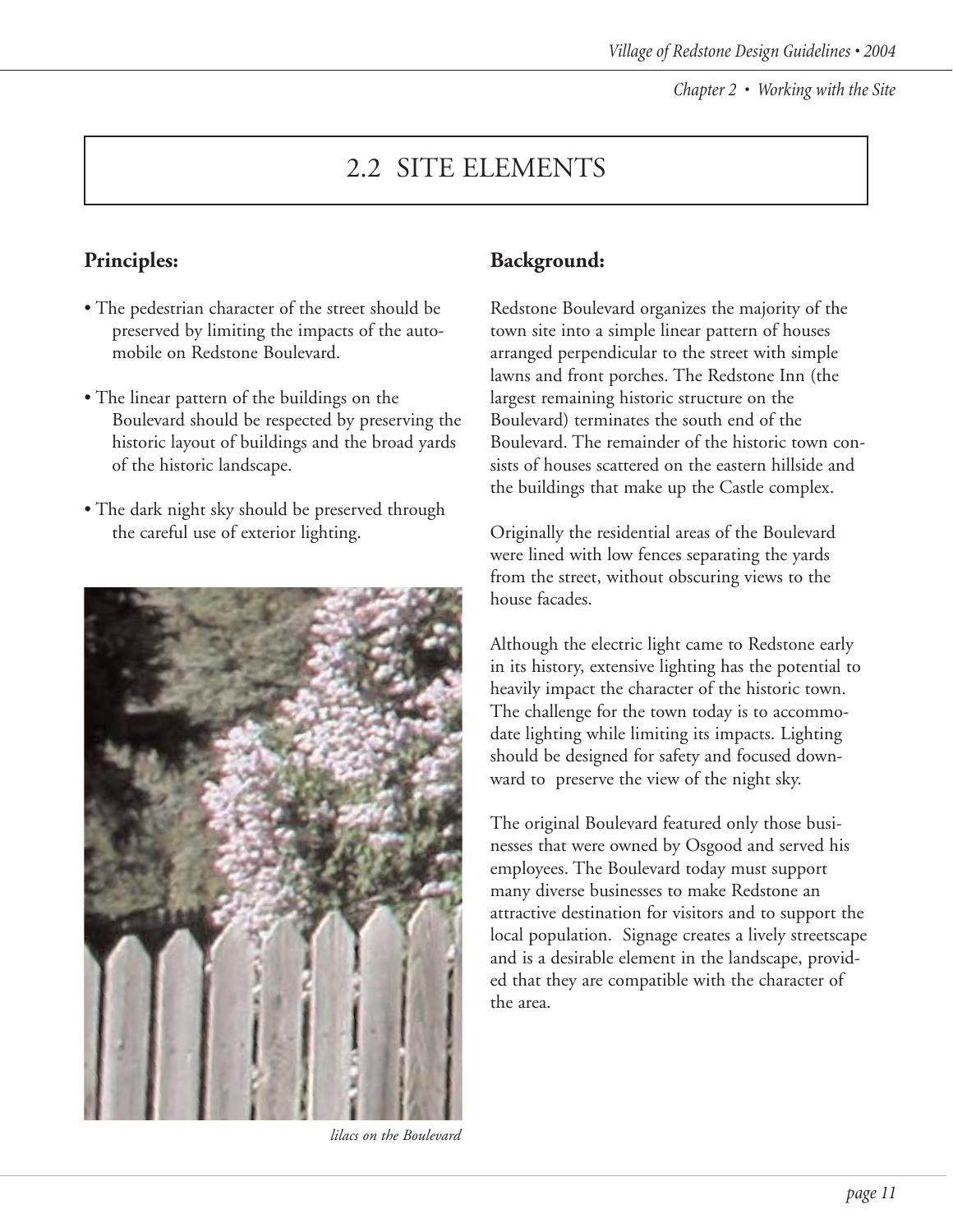### **Guidelines:**

#### **A. Fences**

- 1. Front Yard Fences: From the front property line to the front facade of the building, or from the front property line to a distance 1/3 of the way to the rear lot line whichever is a greater distance from the street, fences should be at least 50% open in character (this means 50% solid and 50% void) and should not exceed 3 feet 6 inches in height.
- 2. Fence Transition: Where a front yard fence meets a rear yard fence, an area of transition should be created. The transition should begin behind the front yard fence line and extend a minimum of 3' back sloping up to the higher rear fence. This area may be solid and should be of similar materials and construction to the rear fence.
- 3. Rear Yard Fences: From the point described above, in A.2, to the rear of the property line, fences may be built to a maximum height of six feet. This fence area may be solid.

#### **B. Fence Materials and Construction**

- 1. Fences should be constructed primarily of wood.
- 2. Solid hedges should not exceed 3 feet 6 inches.
- 3. Construct fences so that the finished side of the fence faces out, resulting in a "good neighbor fence."
- 4. Stone and brick elements may be used for bases but should be kept to a minimum.
- 5. Chain link fences are discouraged.
- 6. Boulders should not be used in the place of a fence.





#### **C. Lighting**

- 1. All exterior lighting must adhere to the Pitkin County Land Use Code requirements for exterior lighting fixtures.
- 2. Limit the use of exterior lighting for residential structures to entry lighting as required by the Building Code; minimal downward landscape lighting may be appropriate for walkways.
- 3. Exterior lighting for commercial structures may include subtle downward architectural lighting, which illuminates elements of the building or a business sign.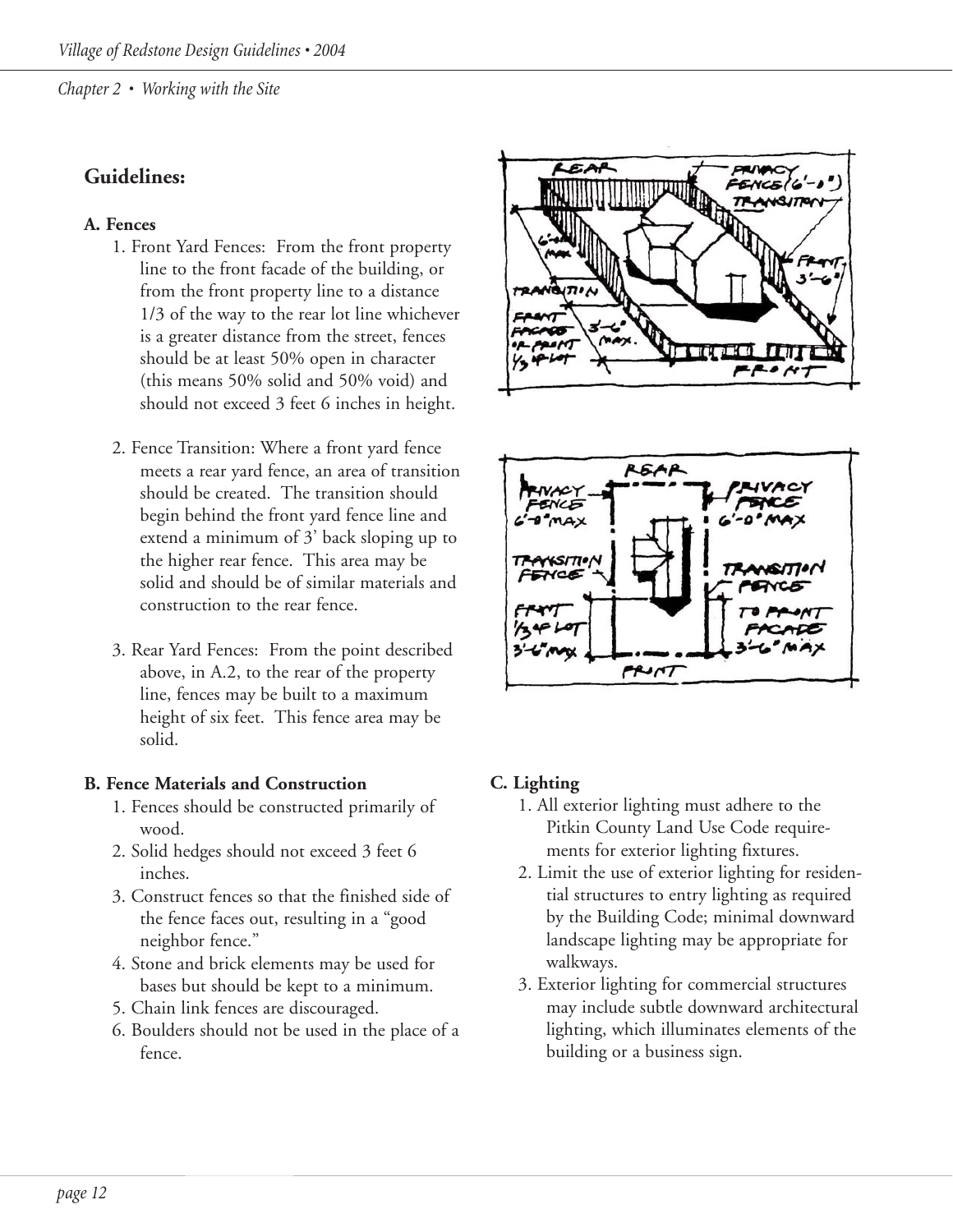4. Incorporate all conduit, electrical wires and connections into the design so they are not readily visible.

#### **D. Signage**

- 1. All signs must adhere to the Pitkin County Land Use Code requirements for signs.
- 2. Each sign should be of similar materials and colors as the building it identifies.
- 3. A sign should compliment the main structure and should not obscure important architectural features.
- 4. Signs that are currently not in compliance should be brought into compliance when the existing sign is altered either to reflect a new business or new owner.



*front yard fence on the Boulevard*



*make a transition from the front yard fence to the rear yard fence*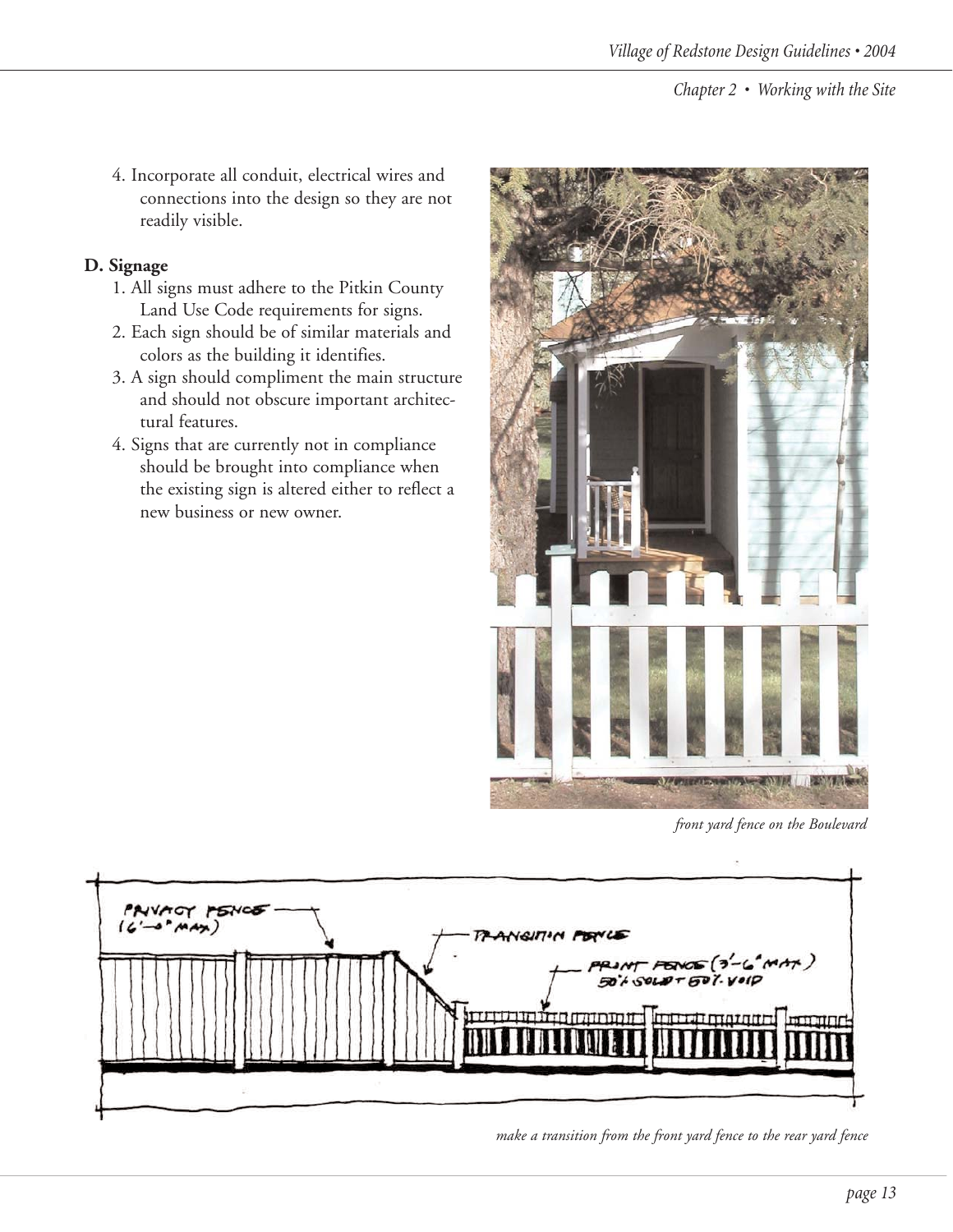## 2.3 LANDSCAPE DESIGN & TREES

## **Principles:**

- A simple landscape is consistent with the original character of the historic town.
- The pattern of significant street trees enhances the pedestrian experience.



*cottonwoods and aspens on the Boulevard*

### **Background:**

The town of Redstone is carved out of a wilderness setting and experiences harsh climatic conditions. The careful selection of landscape materials is critical to their success. The use of indigenous plant materials ensures a healthy landscape; however there is the opportunity to introduce some variety with the use of other hardy species.

The simple open landscape allows the architectural character of town to be seen from the public way. Allowing front porches and entries to be visible and welcoming helps to preserve an active and interesting streetscape.

The existing significant street trees encourage walking and add to the quality of the pedestrian experience. They also reinforce the character of the surrounding natural landscape.

The following guidelines identify issues that are important to the general character of Redstone, but are advisory only.